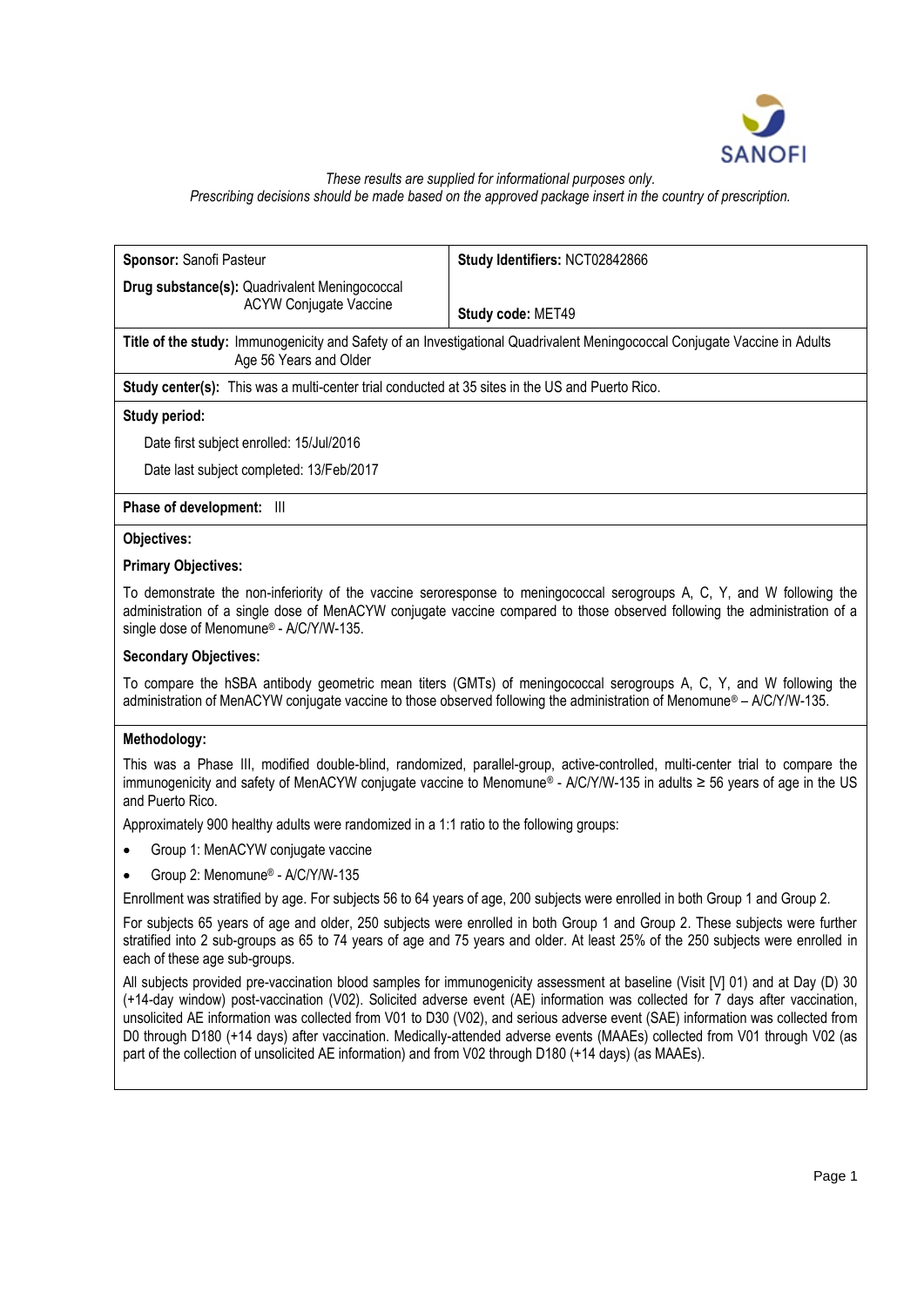

| Number of subjects:                                                                                                                                                                                                                                      | Planned: 900                                                                                                                                                                                              |  |
|----------------------------------------------------------------------------------------------------------------------------------------------------------------------------------------------------------------------------------------------------------|-----------------------------------------------------------------------------------------------------------------------------------------------------------------------------------------------------------|--|
|                                                                                                                                                                                                                                                          | Randomized: 906                                                                                                                                                                                           |  |
|                                                                                                                                                                                                                                                          | Vaccinated: 901                                                                                                                                                                                           |  |
| Evaluated:                                                                                                                                                                                                                                               |                                                                                                                                                                                                           |  |
|                                                                                                                                                                                                                                                          | Immunogenicity: 864                                                                                                                                                                                       |  |
|                                                                                                                                                                                                                                                          | Safety: 901                                                                                                                                                                                               |  |
| Diagnosis and criteria for inclusion:                                                                                                                                                                                                                    |                                                                                                                                                                                                           |  |
| An individual had to fulfill all of the following criteria in order to be eligible for trial enrollment:                                                                                                                                                 |                                                                                                                                                                                                           |  |
| Age $\geq$ 56 years on the day of inclusion<br>1)                                                                                                                                                                                                        |                                                                                                                                                                                                           |  |
| Informed consent form (ICF) has been signed and dated<br>2)                                                                                                                                                                                              |                                                                                                                                                                                                           |  |
| Able to attend all scheduled visits and to comply with all trial procedures<br>3)                                                                                                                                                                        |                                                                                                                                                                                                           |  |
| <b>Study treatments</b>                                                                                                                                                                                                                                  |                                                                                                                                                                                                           |  |
|                                                                                                                                                                                                                                                          | Investigational product: MenACYW conjugate vaccine: Meningococcal Polysaccharide (Serogroups A, C, Y, and W) Tetanus<br>Toxoid Conjugate Vaccine (Sanofi Pasteur Inc., Swiftwater, PA, USA)               |  |
| Form: Liquid solution                                                                                                                                                                                                                                    |                                                                                                                                                                                                           |  |
| Composition:                                                                                                                                                                                                                                             |                                                                                                                                                                                                           |  |
| Each 0.5 milliliter (mL) dose of MenACYW conjugate vaccine was formulated in sodium acetate buffered saline solution<br>to contain the following ingredients:                                                                                            |                                                                                                                                                                                                           |  |
|                                                                                                                                                                                                                                                          | Meningococcal capsular polysaccharides:                                                                                                                                                                   |  |
|                                                                                                                                                                                                                                                          |                                                                                                                                                                                                           |  |
|                                                                                                                                                                                                                                                          |                                                                                                                                                                                                           |  |
| Route of administration: Intramuscular (IM)                                                                                                                                                                                                              |                                                                                                                                                                                                           |  |
| Control product: Menomune® - A, C, Y, W-135: (Meningococcal Polysaccharide Vaccine, Groups A, C, Y, and W-135<br>Combined) (Sanofi Pasteur Inc., Swiftwater, PA, USA)                                                                                    |                                                                                                                                                                                                           |  |
|                                                                                                                                                                                                                                                          | Form: Lyophilized single-dose vial with 0.6-mL vial of diluent (sterile, pyrogen-free distilled water without preservatives)                                                                              |  |
| Composition: After reconstitution with diluent as indicated in the Prescribing Information, each 0.5 mL dose contains 50 µg of<br>group-specific polysaccharide antigens from each of Groups A, C, Y, and W-135 in an isotonic sodium chloride solution. |                                                                                                                                                                                                           |  |
| Each dose of vaccine also contains 2.5 to 5 milligram (mg) of lactose as a stabilizer.                                                                                                                                                                   |                                                                                                                                                                                                           |  |
| Route: Subcutaneous (SC)                                                                                                                                                                                                                                 |                                                                                                                                                                                                           |  |
| Duration of treatment/participation: The intended duration of each subject's participation in the trial was 180 to 194 days.                                                                                                                             |                                                                                                                                                                                                           |  |
| <b>Criteria for evaluation:</b>                                                                                                                                                                                                                          |                                                                                                                                                                                                           |  |
| Immunogenicity:                                                                                                                                                                                                                                          |                                                                                                                                                                                                           |  |
| Primary endpoint: Vaccine seroresponse of meningococcal serogroups A, C, Y, and W measured by serum bactericidal assay<br>using human complement (hSBA) assessed at baseline (D0, before vaccination) and 30 days after vaccination.                     |                                                                                                                                                                                                           |  |
|                                                                                                                                                                                                                                                          | Secondary endpoint: GMTs against meningococcal serogroups A, C, Y, and W measured by hSBA assessed at 30 days (+14<br>days) after vaccination with MenACYW conjugate vaccine and Menomune® - A/C/Y/W-135. |  |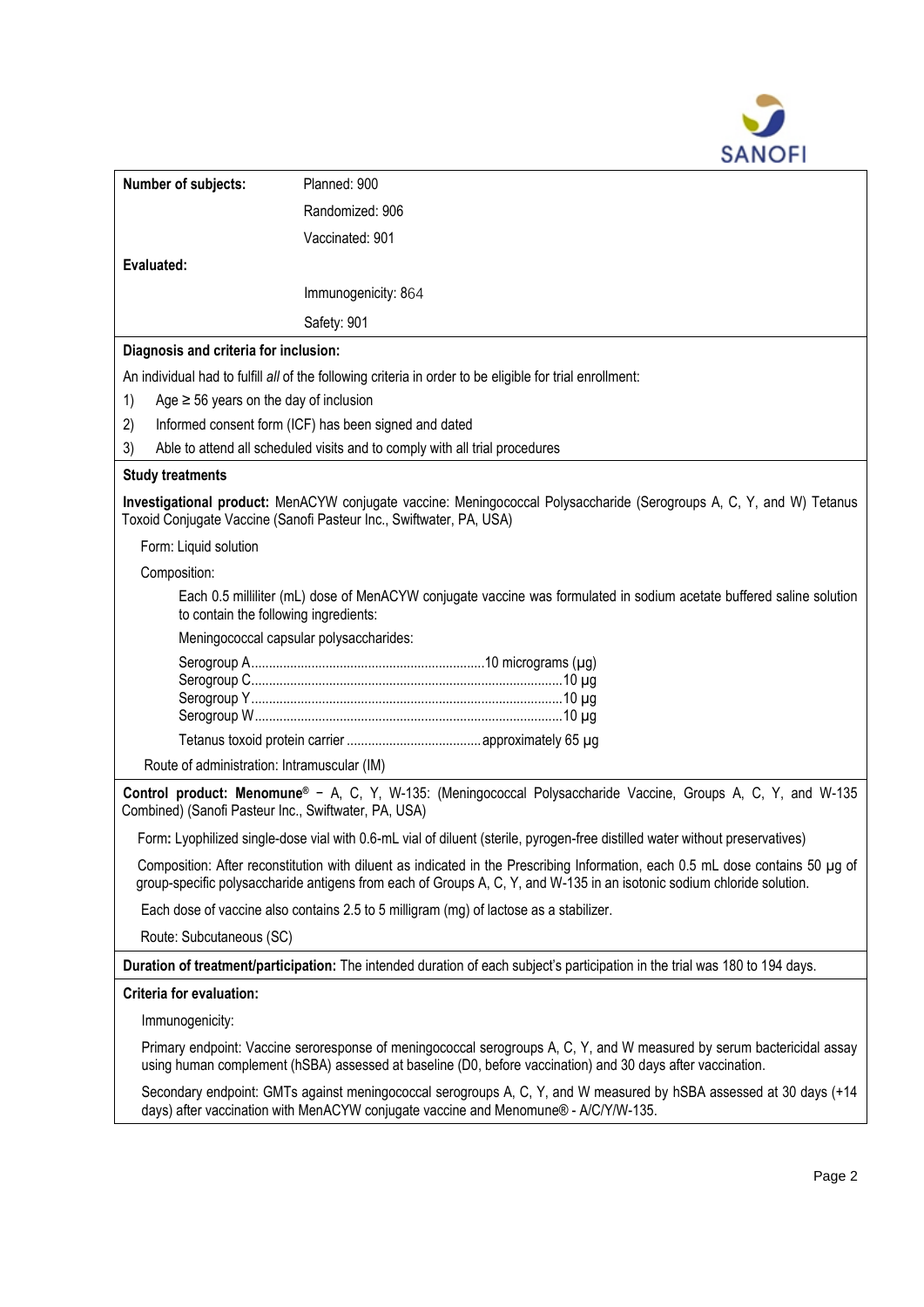

#### **Statistical methods:**

All immunogenicity analyses were performed on the Per-Protocol Analysis Set (PPAS). Additional immunogenicity analyses were performed for exploratory purposes on the Full Analysis Set (FAS) according to randomization group. All safety analyses were performed on the Safety Analysis Set (SafAS). Subjects were analyzed according to the vaccine they actually received.

## **Primary Objective:**

Thirty days (D30 [+14 days]) after the administration of MenACYW conjugate vaccine or Menomune® – A/C/Y/W-135, the percentages of subjects who achieve an hSBA vaccine seroresponse\* for meningococcal serogroups A, C, Y, and W in Group 1 are non-inferior to the corresponding percentages in Group 2.

Null hypothesis (H<sub>0</sub>):  $p_{(G1)}$  -  $p_{(G2)}$  ≤ -10%

Alternative hypothesis  $(H_1)$ :  $p(G_1) - p(G_2)$  > -10%

where  $p_{(G1)}$  and  $p_{(G2)}$  are the percentages of subjects who achieved an hSBA vaccine seroresponse in Group 1 and Group 2, respectively.

Each of the serogroups A, C, Y, and W were tested separately. If the lower limit of the 2-sided 95% confidence interval (CI) of the difference between the 2 proportions is > -10%, the inferiority assumption was rejected.

For the 4 non-inferiority hypotheses using the seroresponse rates, the CI of the difference in proportions was computed using the Wilson Score method without continuity correction. The overall non-inferiority of this objective would be demonstrated if all 4 individual null hypotheses were rejected.

\* hSBA vaccine seroresponse for serogroups A, C, Y, and W is defined as:

- For a subject with a pre-vaccination titer  $\leq$  1:8, the post-vaccination titer must be  $\geq$  1:16.
- For a subject with a pre-vaccination titer  $\geq 1.8$ , the post-vaccination titer must be at least 4-fold greater than the prevaccination titer.

## **Secondary Objective:**

Thirty days (D30 [+14 days]) after the administration of MenACYW conjugate vaccine or Menomune® – A/C/Y/W-135, the hSBA geometric mean titer ratio (GMTR) between Group 1 and Group 2 was calculated and 95% CI was provided.

## **Summary:**

## **Population characteristics:**

# Trial Population

A total of 907 subjects were enrolled in the study. Out of the 907 enrolled subjects, 906 were randomized: 1 enrolled subject (Subjects 004-00006) was not randomized to any of the 2 treatment groups; this subject was not vaccinated and did not provide blood samples.

A total of 901 subjects (99.3%) provided a blood sample and subsequently received a vaccine as randomized (MenACYW conjugate vaccine for Group 1 [448 subjects], and Menomune® − A/C/Y/W-135 for Group 2 [453 subjects]).

A total 896 (98.8%) subjects were present at V02 and completed the trial up to D30 (444 subjects [98.4%] in Group 1 and 452 subjects [99.3%] in Group 2).

Eleven subjects did not complete the study up to D30. This number of subjects includes the Subject 004-00006 who was enrolled but not randomized or vaccinated, and did not complete the trial. This subject could not be assigned to either group. One subject in the Menomune® − A/C/Y/W-135 vaccine group was terminated early from the study between V01 and D30 due to an SAE of worsening of a coronary artery disease (Subject 017-00004 was hospitalized and underwent open heart surgery). The event was considered by the investigator and the sponsor as not related to the vaccine, 7 subjects for non-compliance with the protocol (4 subjects in Group 1 and 2 subjects in Group 2, plus the enrolled but not randomized Subject 004-00006), 2 subjects (both in Group 1) were lost to follow-up, and 1 subject (Group 1) voluntarily withdrew not due to an AE.

There were 2 deaths in the Menomune® − A/C/Y/W-135 vaccine group between V02 and the 6 months follow-up. Subject 035-000009 died due to metastatic lung cancer and was withdrawn from the study. Subject 035-00018 died due to spinal dislocation due to a road traffic accident and was withdrawn from the study. None of these deaths were considered by the investigator and the sponsor as related to the vaccine.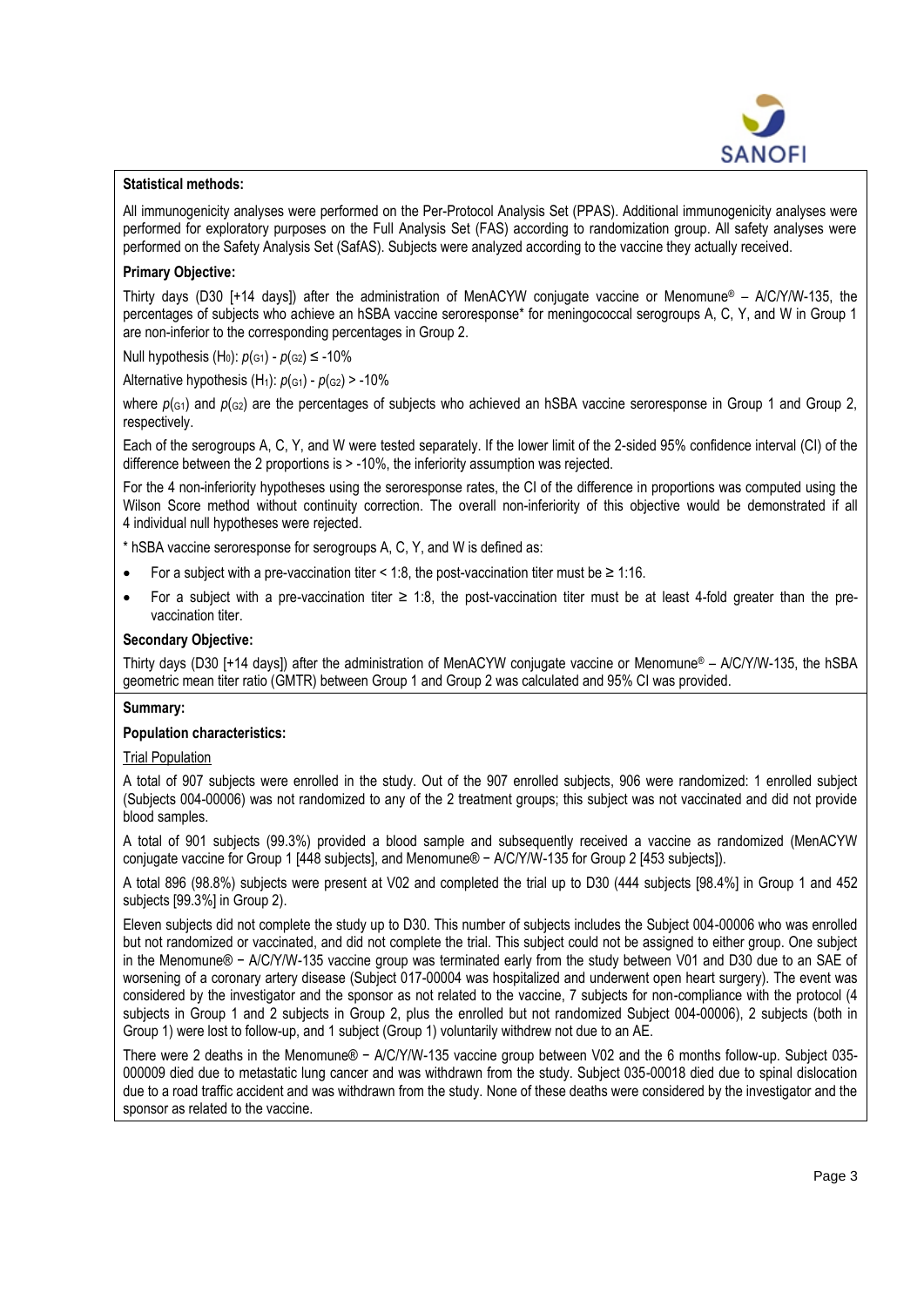

Out of the 906 randomized and vaccinated subjects, 893 (98.6%) were included in the FAS, 196 subjects (21.6%) received the vaccine and a valid post-vaccination rSBA results were obtained and were therefore included in the population defined as rSBA subset, a total of 864 subjects (95.4%) were included in the PPAS, and the SafAS included 901 (99.4%) subjects.

In both Group 1 and Group 2, there were more female than male subjects (259 subjects [57.4%] vs 192 subjects [42.6%] in Group 1, and 261 subjects [57.4%] vs 194 subjects [42.6%] in Group 2).

At enrollment, the mean age of subjects was comparable in both Group 1 and Group 2 (66.9  $\pm$  7.51 years, and 67.3  $\pm$  7.53 years, respectively), and in the respective age strata (60.4  $\pm$  2.68 years and 60.4  $\pm$  2.48 years in Groups 1 and 2 respectively for subjects aged 56 to 64 years, and 72.2  $\pm$  5.77 years and 72.7  $\pm$  5.47 years in Groups 1 and 2 respectively for subjects aged  $\geq$  65 years).

In both Group 1 and Group 2, most of the subjects were White (389 subjects [86.3%] in Group 1, and 404 subjects [88.8%] in Group 2).

# *Immunogenicity*

## Primary Objective

## **Non-inferiority of the percentage of subjects achieving hSBA vaccine seroresponse between Group 1 versus Group 2**

The immune response following administration of MenACYW conjugate vaccine was non-inferior to the immune response following administration of Menomune® – A/C/Y/W-135 for all 4 serogroups as measured by hSBA vaccine seroresponse. For each serogroup, the lower limit of the 2-sided 95% CI of the difference was more than -10%.

For all serogroups, the percentages of subjects with an hSBA vaccine seroresponse in Group 1 were higher than the percentages in Group 2 with non-overlapping 95% CIs.

The non-inferiority of MenACYW conjugate vaccine to Menomune® – A/C/Y/W-135 in terms of hSBA vaccine seroresponse at D30 was also demonstrated for all 4 serogroups in the FAS.

## Complementary Results on Seroprotection

## *Seroresponse by serostatus*

The seroresponse rates in subjects S- at baseline were higher in Group 1 (ranged from 63.5% [serogroup W] to 82.9% [serogroup Y]) than in Group 2 (ranged from 44.5% [serogroup W] to 53.7% [serogroup C]), with non-overlapping 95% CI. The seroresponse rates in subjects S+ at baseline were also higher in Group 1 (ranged from 49.5% [serogroup Y] to 73.7% serogroup C]) than in Group 2 (ranged from 37.2% [serogroup Y] to 45.9% [serogroup W]) for all serogroups, with non-overlapping 95% CI for serogroups A and C.

*Seroresponse by age group*

• Subjects 56 to 64 years of age

In subjects 56 to 64 years of age, results were comparable to those in the whole population. For all serogroups, the percentages of subjects with hSBA vaccine seroresponse at D30 were higher in Group 1 (ranging from 58.9% [serogroup A] to 80.2% [serogroup C]) than in Group 2 (ranging from 44.4% [serogroup A] to 52.9% [serogroup C]). The 95% CIs did not overlap for any of the serogroups, except for serogroup A.

Subjects  $≥ 65$  years of age

In subjects ≥ 65 years of age, results were comparable to those in the whole population. For all serogroups, the percentages of subjects with hSBA vaccine seroresponse at D30 were higher in Group 1 (ranging from 57.7% [serogroup A] to 74.7% [serogroup C]) than in Group 2 (ranging from 40.5% [serogroup Y] to 47.1% [serogroup C]). The 95% CIs did not overlap for any of the serogroups.